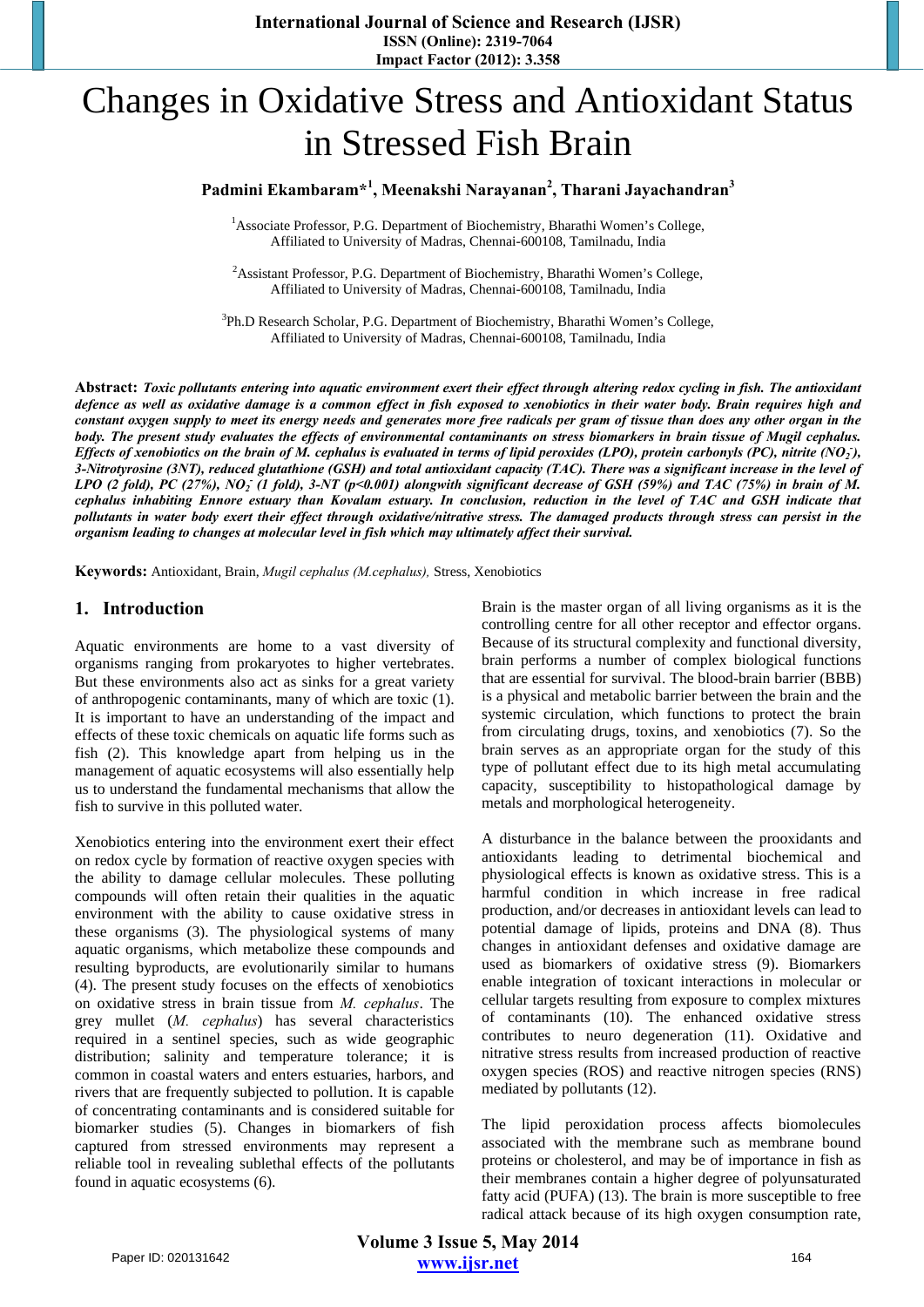## **International Journal of Science and Research (IJSR) ISSN (Online): 2319-7064 Impact Factor (2012): 3.358**

low level of antioxidant defence system, high PUFA content (14). Malondialdehyde is well characterized oxidation product of PUFAs and thiobarbituric acid reactive substances (TBARS) method of quantifying lipid peroxides in sample measures this end product. The concentration of MDA is the direct evidence of lipid damage caused by free radicals (15).

Oxidation of proteins is of importance in regulating protein function within the cell. It can occur in several manners, where protein carbonylation is the most widely studied and accepted as a marker of oxidative stress. This is due to the fact that carbonylation is not transient, and proteolytic degradation of the protein takes place during these reactions. The formation of carbonyl derivatives is non-reversible and increases the susceptibility of proteins to proteases. Mild oxidation of soluble proteins enhances their susceptibility to proteolytic action while severely oxidized proteins may be stabilized due to aggregation, crosslinking and/or deceased solubility (16).

NO is involved in a wide range of both physiologic and pathologic events. NO can enhance ROS toxicity due to its rapid reaction to form peroxynitrite (ONOO−) by the reaction of superoxide with nitric oxide (NO) or by reaction of nitrite and hydrogen peroxide (17). The effect of elevated peroxynitrite and reduced bioavailability of NO, results from enhanced production of free radicals. Peroxynitrite is a potentially harmful reactive oxygen species (ROS) as it exerts cytotoxicity by reacting readily with phenolic and aromatic compounds such as tyrosine to form nitrated product 3-nitrotyrosine (3-NT). Nitrosylation of tyrosine residues, lead to changes in protein conformation and its inactivation (18). The formation of free or protein associated 3-NT serves as a potential biomarker and direct evidence for the generation of reactive nitrogen intermediates *in-vivo* (19).

Reduced glutathione (GSH) is one of the important thiol molecules protecting cells from toxins such as free radicals (20). GSH is the major non-protein thiol in animals, comprising up to 90% of the intracellular non-protein thiol content. It is reported that the levels of glutathione (GSH & GSSG) and glutathione redox ratio (GRR) can be used as an indicator of thiol status during oxidative stress in fish (21). The present study investigates the oxidative stress status and associated antioxidant imbalance in the brain tissue of *M. cephalus* collected from Kovalam (unpolluted site) and Ennore (polluted site) estuaries.

# **2. Materials and Methods**

## **2.1 Study Site**

Two estuaries were chosen as the experimental sites for the present study. Kovalam estuary (12°47′16 N, 80°14′58 E) is situated on the east coast of India and is about 35 km south of Chennai. It runs parallel to the sea coast and extends to a distance of 20 km. It was chosen as the unpolluted site for the present investigation as it is surrounded by high vegetation and it is free from industrial or urban pollution. Ennore estuary (13°14′51 N, 80°19′31 E) also situated on the east coast of India, is about 15 km north of Chennai. It runs parallel to the sea coast and extends over a distance of 36 km. This estuary was chosen as the polluted site as in its immediate coastal neighborhood are situated, a number of industries which include petrochemicals, fertilizers, pesticides, oil refineries, rubber factory and thermal power stations that discharge their effluents directly into this estuary.

## **2.2 Study animal and sampling**

*M. cephalus* (grey mullet), a natural inhabitant of the estuaries, identified by the use of Food and Agriculture Organization (FAO) species identification sheets (22) was chosen as the experimental animal for the study. Grey mullets with an average length of 30 cm were collected from both Kovalam (n=20) and Ennore (n=20) estuaries using baited minnow traps. Collected fish were placed immediately in insulated containers filled with aerated estuarine water at ambient temperature and salinity. Fish were maintained in the above specified conditions for 4–5 hrs until the start of the experimental procedure for the isolation of brain.

## **2.3 Protein Preparation**

Protein concentration was determined by the classical method (23) with coomassie brilliant blue G-250, using bovine serum albumin as a standard.

## **2.4 Estimation of lipid peroxides (LPO)**

Lipid peroxide content of brain homogenate of *M. cephalus* inhabiting Kovalam and Ennore estuaries was analyzed as described by Zhang et al., (24) and measured in terms of malondialdehyde (MDA) equivalents using the thiobarbituric acid (TBA) reaction. The results were expressed in terms of nanomoles/mg protein.

## **2.5 Estimation of protein carbonyls (PC)**

Protein carbonyls content of brain homogenate of *M. cephalus* inhabiting Kovalam and Ennore estuaries was estimated according to the method of Baltacioglu et al., (25). The results were expressed in terms of nanomoles/mg protein.

# **3. Estimation of nitrite (NO2-)**

Estimation of nitric oxide in terms of nitrite was based on the method of Yokoi et al., (26). The results were expressed as nmol/mg protein

## **3.1 Estimation of reduced glutathione (GSH)**

The reduced glutathione (GSH) content of brain homogenate of *M. cephalus* was measured at 412 nm using 5, 5' dithiobis-(2-nitrobenzoic acid) (DTNB) reagent by the method of Moron et al., (27). The result was expressed as micromoles of reduced glutathione formed/min/mg protein.

## **3.2 Estimation of total antioxidant capacity (TAC)**

Total antioxidant capacity of brain homogenate of *M. cephalus* inhabiting Kovalam and Ennore estuaries was evaluated by the method described by Prieto et al., (28). The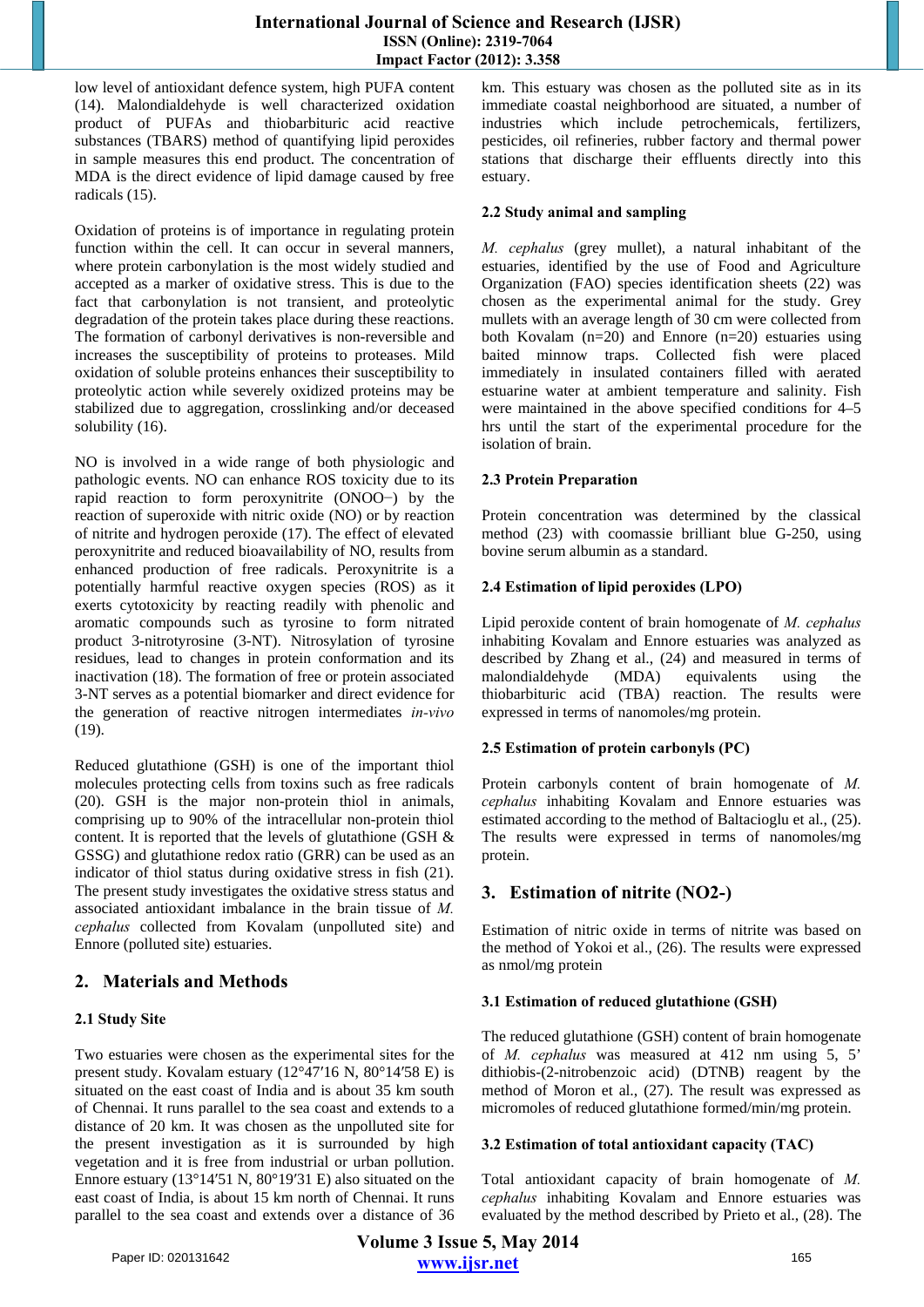total antioxidant activity was expressed as Trolox equivalent in mmol /L.

#### **3.3 Immunohistochemical analysis of 3-nitrotyrosine (3- NT) expressions**

Immunohistochemical analysis of 3-nitrotyrosine (3-NT) expressions in fish brain was performed by the method of Sternberg et al., (29). Formalin-fixed, paraffin embedded fish brain was processed using an immunohistochemical technique with rabbit polyclonal anti-3-NT (ALX-804-505- C050) antibody. Deparaffinized and rehydrated sections were incubated in 3% hydrogen peroxide  $(H_2O_2)$  in absolute methanol for 5 minutes in order to inhibit endogenous peroxidase activity and then rinsed in 0.05 M tris-buffered saline (TBS), pH 7.6, for 5 minutes. Antigen retrieval was performed by heat treating sections in citrate buffer at pH 6 in a microwave oven for 5 minutes (3 cycles). To reduce non-specific binding, slides were incubated in 10% normal goat serum for 10 minutes at room temperature before 1 hour incubation with anti-3-NT (1:2000) antibody in a humidified chamber at 4°C. After rinsing with TBS, biotinylated secondary link antibodies and streptavidin– peroxidase conjugate were added sequentially. The specimen was incubated at room temperature for 30 minutes. Peroxidase activity was detected using  $0.1\%$  H<sub>2</sub>O<sub>2</sub> in 3, 3'diaminobenzidine (DAB) solution applied to the tissue sections for 5 minutes, which were then counterstained with hematoxylin for 5 seconds before rinsing, dehydrating and mounting with cover slips using xylene and DPX mountant. The immunohistochemical images were acquired with Olympus (MLXiTR, Olympus). The intensity of the expression was assessed using the Magnus Pro software (CH20i).

#### **3.4 Statistical significance**

Data were analyzed using statistical software package version 7.0. Student's t-test was used to ascertain the significance of variations between unpolluted and polluted fish brain homogenate. All data were presented as mean ± SD of 20 samples. Differences were considered significant at p<0.01 and p<0.001.

## **4. Results**

## **4.1 Lipid peroxides**

The level of lipid peroxide was evaluated in brain homogenate of *M. cephalus* inhabiting Kovalam and Ennore estuaries **(Figure 1).** There was a significant increase in the level of LPO (p<0.001) in brain homogenate of *M. cephalus* inhabiting Ennore estuary (2 fold) when compared with brain homogenate of *M. cephalus* inhabiting Kovalam estuary.



**Figure 1:** Level of lipid peroxides in brain homogenate of *M. cephalus* inhabiting Kovalam and Ennore estuaries.

Values are expressed as mean  $\pm$  SD (n=20 fish per estuary) **#** p<0.001 When compared with brain homogenate of *M. cephalus* inhabiting Kovalam estuary

#### **4.2 Protein carbonyls**

The level of protein carbonyls content was evaluated in brain homogenate of *M. cephalus* inhabiting Kovalam and Ennore estuaries **(Figure 2).** There was a significant increase in the level of PC  $(p<0.01)$  in brain homogenate of *M. cephalus* inhabiting Ennore estuary (27%) when compared with brain homogenate of *M. cephalus* inhabiting Kovalam estuary.





Values are expressed as mean  $\pm$  SD (n=20 fish per estuary) **@**p<0.01 When compared with brain homogenate of *M. cephalus* inhabiting Kovalam estuary

#### **4.3 Nitrite**

The level of nitrite was evaluated in brain homogenate of *M. cephalus* inhabiting Kovalam and Ennore estuaries **(Figure 3).** There was a significant increase in the level of nitrite (p<0.001) in brain homogenate of *M. cephalus* inhabiting Ennore estuary (1 fold) when compared with brain homogenate of *M. cephalus* inhabiting Kovalam estuary.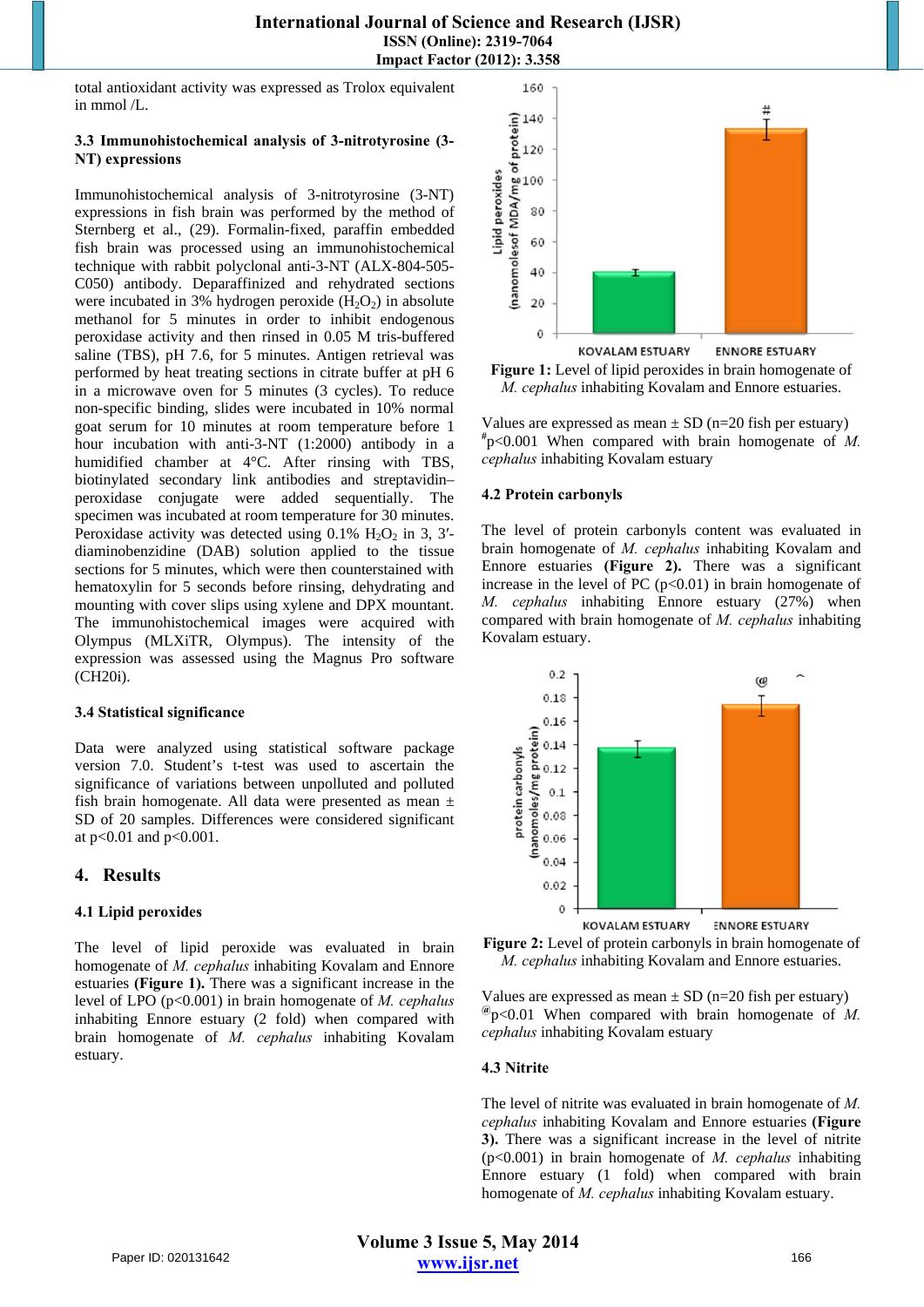## **International Journal of Science and Research (IJSR) ISSN (Online): 2319-7064 Impact Factor (2012): 3.358**



*cephalus* inhabiting Kovalam and Ennore estuaries.

Values are expressed as mean  $\pm$  SD (n=20 fish per estuary) **#** p<0.001 When compared with brain homogenate of *M. cephalus* inhabiting Kovalam estuary

#### **4.4 3-Nitrotyrosine (3-NT)**

The immunohistochemical results of 3-NT was evaluated in brain tissue of *M. cephalus* inhabiting Kovalam and Ennore estuaries **(Figure 4).** There was a change in the expression of 3-NT in brain tissue of *M. cephalus* inhabiting Ennore estuary when compared with brain tissue of *M. cephalus* inhabiting Kovalam estuary.



**Figure 4:** Immunohistochemical analysis of 3-Nitrotyrosine in brain tissue of *M. cephalus* inhabiting Kovalam and Ennore estuaries

Panel A- brain tissue of *M. cephalus* inhabiting Kovalam estuary; Panel B- brain tissue of *M. cephalus* inhabiting Ennore estuary

Arrow heads indicates the expression of 3-Nitrotyrosine. Brain tissue of *M. cephalus* inhabiting Ennore estuary shows more intense staining for 3-NT indicating an increased nitrative stress created by pollutants

## **5. Reduced glutathione (GSH)**

The level of GSH was evaluated in brain homogenate of *M. cephalus* inhabiting Kovalam and Ennore estuaries **(Figure 5).** A significant decrease in the level of GSH  $(p<0.001)$  was observed in brain homogenate of *M. cephalus* inhabiting Ennore estuary (59%) when compared with brain homogenate of *M. cephalus* inhabiting Kovalam estuary.





Values are expressed as mean  $\pm$  SD (n=20 fish per estuary) **#** p<0.001 When compared with brain homogenate of *M. cephalus* inhabiting Kovalam estuary

#### **5.1. Total antioxidant capacity**

The level of total antioxidant capacity was evaluated in brain homogenate of *M. cephalus* inhabiting Kovalam and Ennore estuaries **(Figure 6).** A significant decrease in the level of TAC (p<0.001) was observed in brain homogenate of *M. cephalus* inhabiting Ennore estuary (75%) when compared with brain homogenate of *M. cephalus* of inhabiting Kovalam estuary.





Values are expressed as mean  $\pm$  SD (n=20 fish per estuary) **#** p<0.001 When compared with brain homogenate of *M. cephalus* inhabiting Kovalam estuary

## **6. Discussion**

Estuaries are highly sensitive zones subject to pressure from port, industrial, urban and tourist activities. Estuary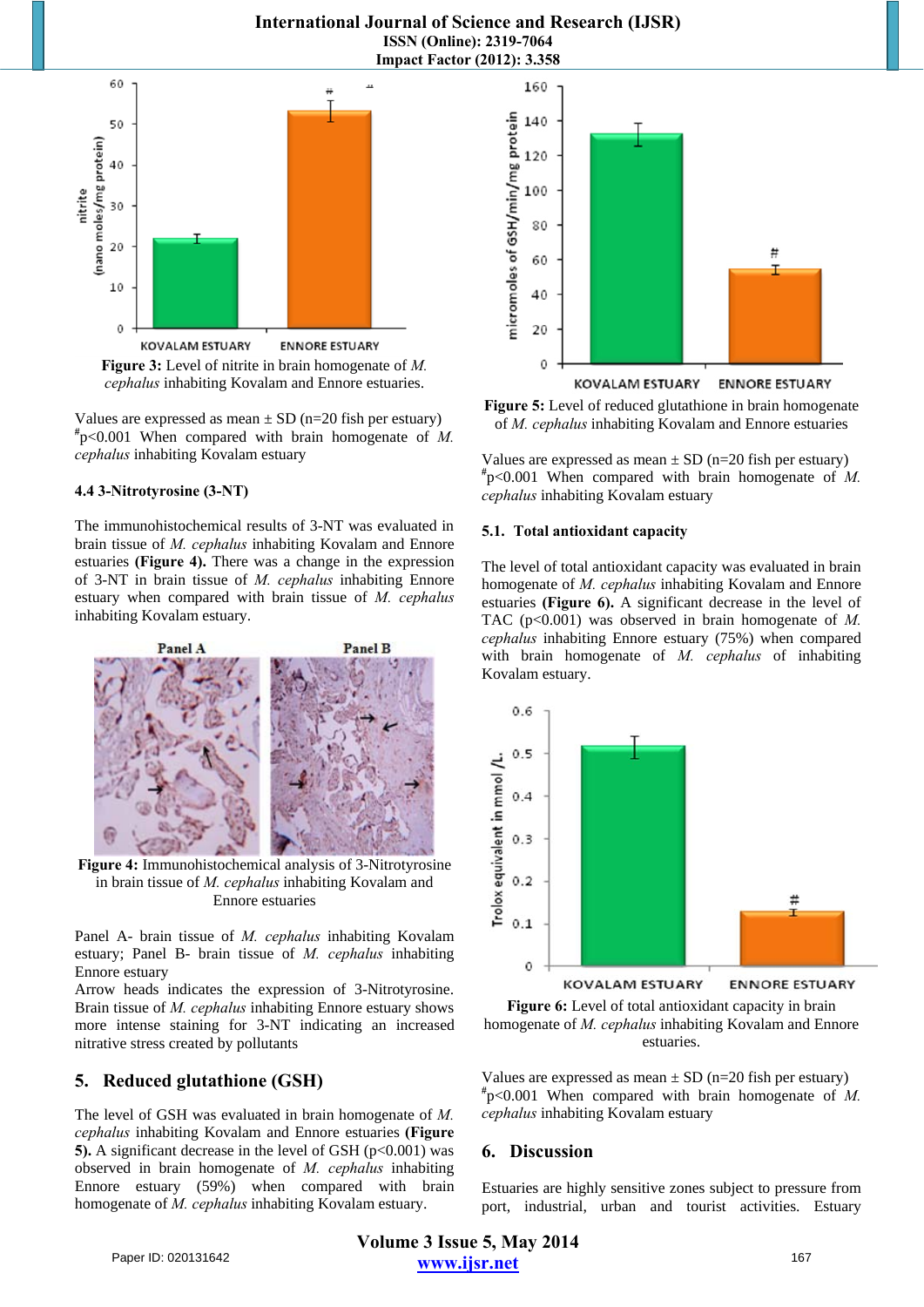contamination with dangerous effect on ecosystems (30) is due to the heavy industrialization and over population along the coastal areas (8). The studies on oxidative stress in fish inhabiting polluted environment have demonstrated significant pollution impact on various organs of fish like gill (31), liver (5) and erythrocytes (32). Accumulation of damaged and oxidized macromolecules like lipid, proteins and DNA in various organs would lead to decrease in reproduction rate, susceptibility to quick infection and sudden death of fish in large numbers (8).

Oxidative stress occur when the production of reactive oxygen species (ROS) overwhelms the endogenous protection afforded by antioxidant enzymes like catalase, superoxide dismutase, glutathione S-transferase and redox sensitive thiol compound, reduced glutathione. Oxygen is an essential element for aerobic metabolism, since it is the terminal acceptor of electrons in oxidative phosphorylation. However, during exposure to pollutants especially heavy metals (33), electron flow may become uncoupled, leading to the production of reactive oxygen species (ROS). Reactive oxygen species, superoxide anion (O2), hydroxyl radicals (OH) and hydrogen peroxide  $(H_2O_2)$  can elicit widespread damage to cells, such as lipid peroxidation of polyunsaturated membrane lipids. Lipid peroxidation is a free radical-mediated chain reaction, since it is selfperpetuating. The length of the propagation depends on the chain breaking antioxidant.

The use of pollution biomarkers has been the subject of several studies, especially due to the fact that distinct kinds of pollutants may interfere with animal physiology and behavioral processes, which in turn is of ecological importance (34). Several studies show that toxic agents may affect behavioral parameters (35). Behavioral changes are good indicators of damage to the central nervous system, as a consequence of exposure to toxic agents (36). Toxic effects of cadmium in the brain and nervous system may be associated with aggressive behavior in fish species (37).

In fish, oxidative stress has been documented in both field and laboratory exposure studies. Environmental contaminants present in complex mixtures in sewage treatment effluent and industrial harbor areas contain compounds capable of inducing oxidative stress in exposed fish. This can be manifested in the form of upregulation of antioxidant enzymes as well as increases in oxidative damage, including protein carbonyls, TBARS and DNA damage. Exposures to these various environmental toxicants can often result in cancer, not only in humans but in fish as well (38). However, the relationship between oxidative stress and the pathology of diseases is still unclear in many cases.

The use of TBARS as a biomarker in fish studies is better established than the use of protein carbonylation. Lipid peroxidation can occur both as a result of xenobiotic-related effects and as a result of other cellular damage injuries. Measurements of lipid peroxidation are considered to be of great importance in environmental risk assessment (39). Lipid oxidation products are also essential to address here, as they can affect transcription of antioxidant enzymes. Lipid oxidation is the result of the action of free radicals on lipids that contain PUFA and OS situation is characterized by increased lipid peroxide formation (40). Lipid peroxides could change the properties of biological membranes, resulting in eventual cell damage (41). Lipid constitutes a major part of brain and plays a main role in membrane integrity. Since polluted fish are subjected to oxidative stress created by pollutants, the lipid constituent is more vulnerable to free radical damage. Hence the level of lipid peroxide was evaluated in brain homogenate of *M. cephalus* inhabiting Kovalam and Ennore estuaries **(Figure 1).** This indicates the susceptibility of lipid molecules to pollutant induced ROS and the extent of oxidative damage imposed on these molecules. Elevation of MDA concentration is due to the increased peroxidation of lipid membranes and is an indicator of OS (42).

Several other studies have measured protein carbonylation in fish species as protein carbonylation could provide a useful biomarker of oxidative stress resulting from xenobiotic exposure (43). An increase in protein carbonyl levels could indicate that normal protein metabolism is disrupted, resulting in accumulation of damaged molecules. Use of this oxidative damage product is already well established in other species, including humans, especially as a marker of disease pathologies (44). Protein is the most fundamental and abundant constituent present in fish. Increased proteolytic activity to overcome the impeding energy demands created due to pollution induced stress is indicated by the significant increase in the level of PC  $(p<0.001)$  in brain homogenate of *M. cephalus* inhabiting Ennore estuary (27%) when compared with brain homogenate of *M. cephalus* inhabiting Kovalam estuary **(Figure 2).** 

NO is involved in a variety of physiological events. The short lived NO can be quickly converted to other more stable metabolites such as  $\overline{NO_2/NO_3}$  with very low bioactivity (45). The increase in nitrite and nitrate levels indirectly reflects the increase in nitrative stress during pollution. The level of nitrite was evaluated in brain homogenate of *M. cephalus* inhabiting Kovalam and Ennore estuaries **(Figure 3).** NO also exerts its cytotoxicity by nitrosylation to form nitrated product. 3-NT and the altered nitrated protein undergo conformational changes resulting in its decreased function (46). Hence the formation of free or protein associated 3-NT serves as a potential biomarker for the generation of reactive nitrogen intermediates (47). These observations agrees well with the immunohistochemical results of 3-NT which revealed that brain tissue of *M. cephalus* inhabiting Ennore estuary showed a positive, strong and diffuse cytoplasmic immunostaining compared to moderate and light immunostaining observed with brain tissue of *M. cephalus* inhabiting Kovalam estuary **(Figure 4)** confirming the RNS derived nitrative stress under pollutants induced stress condition. GSH can directly scavenge singlet oxygen and hydroxyl radical in cells under oxidative stress (48). The level of reduced glutathione was evaluated in brain homogenate of *M. cephalus* inhabiting Kovalam and Ennore estuaries **(Figure 5).** This study showed that exposure to contaminants decreased the GSH content in the fish brain. Decreased GSH content may be due to the increase of ROS production which utilized large amount of GSH (49), depressed re-generation of GSH or leakage of GSH from the damaged organ or tissue. Re-generation of GSH depends on Glutathione reductase (GR) which can catalyze the reduction of GSSG back to GSH when it scavenges ROS (50).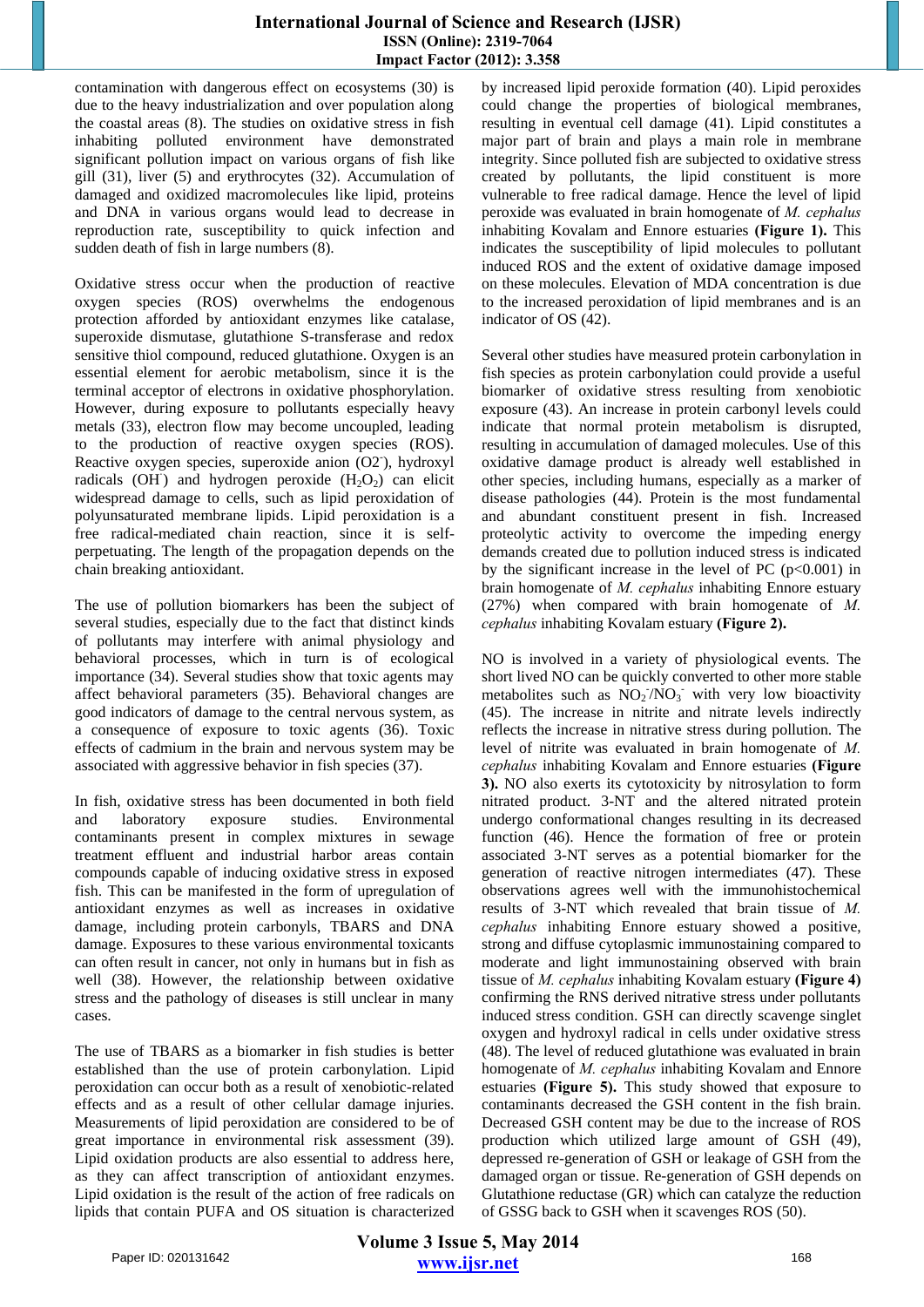## **International Journal of Science and Research (IJSR) ISSN (Online): 2319-7064 Impact Factor (2012): 3.358**

Antioxidant responses can be important to include in biomonitoring studies, as many xenobiotics are prooxidants that exert their effects through induction of oxidative stress. However, antioxidant enzymes are often less responsive than other biomarkers (i.e. phase I enzymes) to exposures, may differ greatly in expression levels and inducibility in different species (39). Therefore, antioxidant biomarkers would be most useful as part of a larger battery of biomarkers when investigating effects of xenobiotics on biota. Oxidant radical absorbing capacity (ORAC) is essential to neutralise the prooxidant factor. The level of total antioxidant capacity was evaluated in brain homogenate of *M. cephalus* inhabiting Kovalam and Ennore estuaries **(Figure 6).** This is indicative of increased free radical generation under conditions of pollution induced stress. From our preliminary investigations, we emphasis this information could provide a knowledge on the toxicological relevance of protein and lipid oxidation. The damaged proteins in particular may be involved in number of cellular processes which could affect organismal health.

# **7. Conclusion**

The relationship between the oxidation of lipid, protein and deficiency of antioxidant defenses suggests that these parameters could also be used as biomarkers for toxicity. Considering the literature and our findings in concert, it appears conceivable to speculate that the pollution induced stress has caused alteration in the redox status and total antioxidant capacity to stabilize the damage to the biomolecules such as lipids and proteins in the brain tissue. However the damaged products through oxidative stress can persist even after the stress has been stabilized by continuous exposure leading to various molecular changes in these fish which may aid in their survival or death process which depends on the intensity of damage caused by the pollutants at one point of time.

# **References**

- [1] Yadav A, Gopesh A, Pandey RS, Rai DK, Sharma B. Fertilizers industry effluent induced biochemical changes in fresh water teoleost Channa Staiatus (Bolch). Bull. Environ. Contam. Toxicol. 2007, 79, 588-595.
- [2] Scott GR, Sloman KA. The effects of environmental pollutants on complex fish behaviour: Integrating behavioural and physiological indicators of toxicity. A Rev. Aquat. Toxicol. 2004, 68, 369-392.
- [3] Rajkumar JSI, Milton MCJ. Biochemical markers of oxidative stress in *M. cephalus* exposed to cadmium, copper, lead and zinc. Int. J. Pharma. Bio Sciences. 2011, l2 (3).
- [4] Almroth BC, Albertsson E, Förlin LSJ. Oxidative stress, evident in antioxidant defences and damage products, in rainbow trout caged outside a sewage treatment plant. Ecotoxicol Environ Safety. 2008, doi:10.1016/j.ecoenv.2008.01.023.
- [5] Padmini E, Usha Rani M. Evaluating oxidative stress biomarkers in hepatocytes of grey mullet inhabiting natural and polluted estuaries. STOTEN. 2009, 407, 4533-4541.
- [6] de la Torre FR, Salibian A, Ferrari L. Assessment of the pollution impact on biomarkers of effect of a freshwater fish. Chemosphere. 2007, 68(8), 582-90.
- [7] Eliceiri BP, Gonzalez AM, Baird A. Zebrafish model of the blood-brain barrier: morphological and permeability studies. Methods. Mol. Biol. 2011, 686, 371-8.
- [8] Padmini E, Thendral BH, Santhalin ASS. Lipid alteration as stress markers in grey mullets (Mughil cephalus Linnaeus) caused by industrial effluents in Ennore estuary (Oxidative stress in fish). Aquacult. 2004, 5(1), 115-118.
- [9] Livingstone DR. Contaminant-stimulated reactive oxygen species production and oxidative damage in aquatic organisms. Mar. Pollut. Bull. 2001, 42, 656-666.
- [10]Tsangaris C, Vergolyas M, Fountoulaki E, Nizheradze K. Oxidative Stress and Genotoxicity Biomarker Responses in Grey Mullet (*M. cephalus*) From a Polluted Environment in Saronikos Gulf, Greece. Arch. Environ. Contam. Toxicol. 2010, DOI 10.1007/s00244- 010-9629-8.
- [11]Srinivasan V. Melatonin oxidative stress and neurodegenerative diseases. Ind. J. Exp. Biol. 2002, 40, 668-679.
- [12]Scoullos MJ, Sakellari A, Giannopoulou K, Paraskevopoulou V, Dassenakis M. Dissolved and particulate trace metal levels in the Saronikos Gulf, Greece, in 2004. The impact of the primary wastewater treatment plant of Psittalia. Desalination. 2007, 210, 98- 109
- [13] Halliwell B, Gutteridge JMC. Free radicals in biology and medicine. Oxford University Press, Oxford. 1999.
- [14]Sahin E, Gumuslu S. Alterations in brain antioxidant status, protein oxidation and lipid peroxidation in response to different stress models. Behav. Brain. Res. 2004, 155, 241-248.
- [15] Talas ZS, Duran A. The effects of slaughtering methods on physical and biochemical changes in fish. Energy. Educ. Sci. Technol. Pt. A. 2012, 29(2), 741-748.
- [16]Grune T, Merker K, Sandig G Davies KJA. Selective degradation of oxidatively modified protein substrates by the proteasome. Biochem. Biophys. Res. Comm. 2003, 305, 709-718.
- [17]Sampson JB, Ye Y, Rosen H, Beckman JS. Myeloperoxidase and horseradish peroxidase catalyze tyrosine nitration in proteins from nitrite and hydrogen peroxide. Arch. Biochem. Biophys. 1998, 356, 207-213.
- [18]Sajdel-Sulkowska E, Lipinski B,Windom H, Audhya T, McGinnis W. Oxidative stress in autism: elevated cerebellar 3-nitrotyrosine levels. Amer. J. Biochem. Biotech. 2008, 4, 73-84.
- [19]Van der Vliet AV, Eiserich JP, O'Neill CA, Halliwell B, Cross CE. Tyrosine modification by reactive nitrogen species: a closer look. Arch. Biochem. Biophys. 1995, 319, 341-349.
- [20]Struznka L, Chalimoniuk M, Sulkowski G. The role of astroglia in Pb-exposed adult rat brain with respect to glutamate toxicity. Toxicol, 2005, 212,185-94.
- [21]Stephensen E, Sturve J, Forlin L. Effects of redox cycling compounds on glutathione content and activity of glutathione-related enzymes in rainbow trout liver. Comp. Biochem. Physiol. P- C. 2002, 133, 435-442.
- [22]Fischer W, Bianchi G. FAO Identification Sheets for Fishery Purposes. Western Indian Ocean. Rome: FAO, 1984.
- [23]Bradford MM. A rapid and sensitive method for the quantitation of microgram quantities of protein utilizing